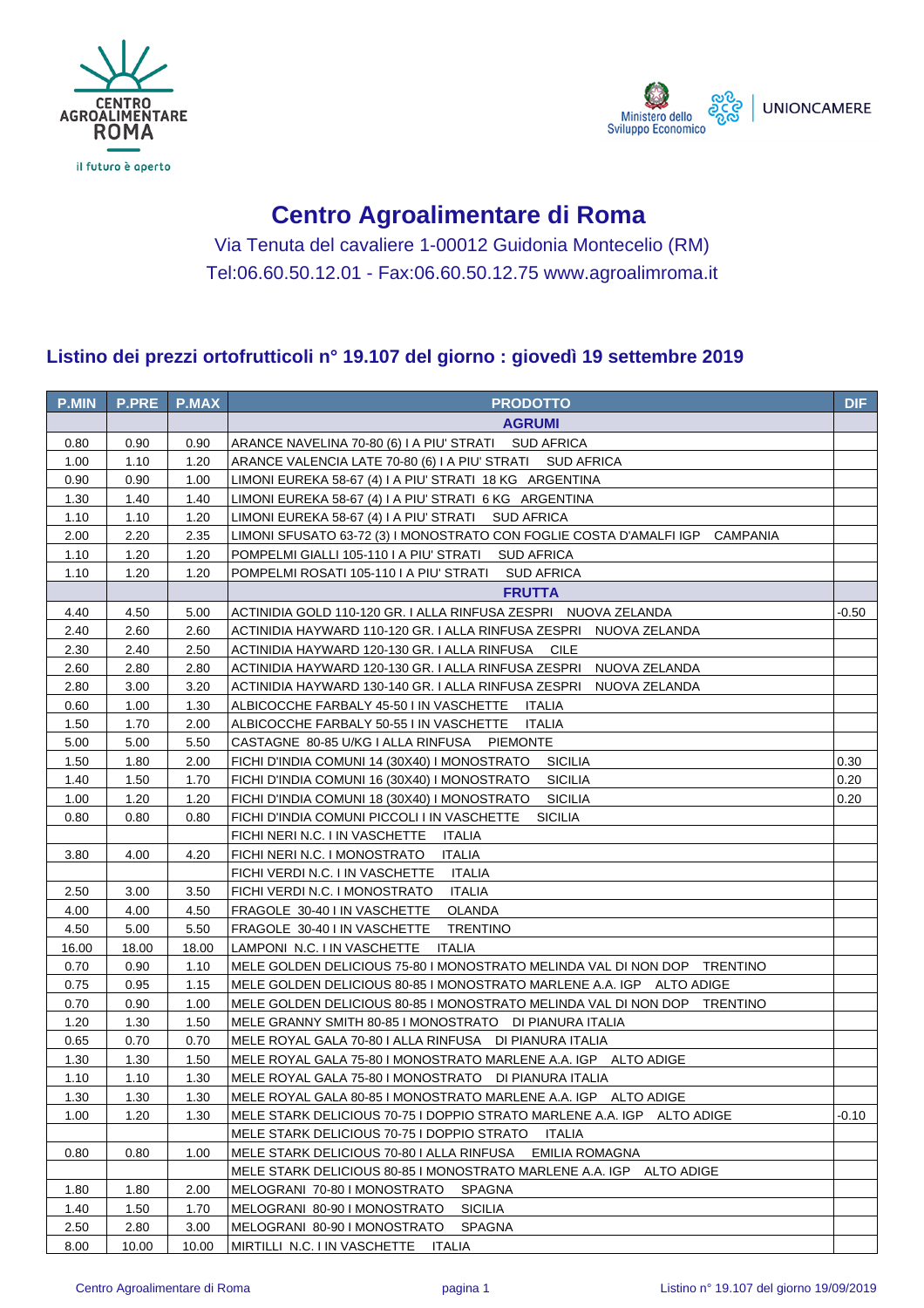| <b>P.MIN</b> | <b>P.PRE</b> | <b>P.MAX</b> | <b>PRODOTTO</b>                                                                                                    | <b>DIF</b> |
|--------------|--------------|--------------|--------------------------------------------------------------------------------------------------------------------|------------|
| 11.00        | 12.00        | 12.00        | MORE DI ROVO N.C. I IN VASCHETTE<br>ITALIA                                                                         |            |
| 0.50         | 0.50         | 0.70         | ITALIA<br>NETTARINE P. GIALLA 67-73 (A) I MONOSTRATO                                                               |            |
| 0.80         | 0.80         | 1.10         | NETTARINE P. GIALLA 73-80 (AA) I MONOSTRATO<br>ITALIA                                                              |            |
|              |              |              | NETTARINE P. GIALLA 73-80 (AA) I MONOSTRATO<br><b>SICILIA</b>                                                      |            |
| 0.90         | 1.10         | 1.20         | NETTARINE P. GIALLA 80-90 (AAA) I MONOSTRATO<br>ITALIA                                                             |            |
| 1.00         | 1.20         | 1.30         | NETTARINE P. GIALLA 80-90 (AAA) I MONOSTRATO<br><b>SICILIA</b>                                                     |            |
|              |              |              | NETTARINE P. GIALLA 80-90 (AAA) I MONOSTRATO<br>SPAGNA                                                             |            |
| 2.30         | 2.50         | 3.00         | NOCI FRESCHE 28+ I ALLA RINFUSA CAMPANIA                                                                           |            |
| 1.80         | 2.00         | 2.20         | PERE ABATE FETEL 70-75 I MONOSTRATO 16 PZ. (30X50)<br>EMILIA ROMAGNA                                               |            |
| 1.40         | 1.40         | 1.50         | PERE ABATE FETEL 70-75   ALLA RINFUSA ITALIA                                                                       | -0.10      |
| 1.20         | 1.40         | 1.50         | PERE CARMEN 70-75 I MONOSTRATO 20 PZ. (30X50)<br><b>EMILIA ROMAGNA</b>                                             |            |
|              |              |              | PERE CONFERENCE 70-75 I MONOSTRATO 18 PZ. (30X50)<br>EMILIA ROMAGNA                                                |            |
| 1.20         | 1.50         | 1.50         | PERE COSCIA 50-55   ALLA RINFUSA SICILIA                                                                           |            |
| 1.20         | 1.40         | 1.60         | PERE MAX RED BARTLETT 70-75 I MONOSTRATO 20 PZ. (30X50) EMILIA ROMAGNA                                             |            |
| 1.00         | 1.00         | 1.20         | PERE S.MARIA 70-75   ALLA RINFUSA   ITALIA                                                                         |            |
| 1.10         | 1.30         | 1.30         | PERE WILLIAM 70-75 I MONOSTRATO 20 PZ. (30X50)<br>EMILIA ROMAGNA                                                   | -0.10      |
| 1.40         | 1.60         | 1.60         | PERE WILLIAM 75-80 I MONOSTRATO 18 PZ. (30X50)<br><b>EMILIA ROMAGNA</b>                                            |            |
| 0.90         | 1.00         | 1.20         | PESCHE P. BIANCA 73-80 (AA) I MONOSTRATO ITALIA                                                                    |            |
| 0.60         | 0.80         | 1.20         | PESCHE P. GIALLA 67-73 (A) I MONOSTRATO ITALIA                                                                     |            |
| 0.60         | 0.80         | 1.00         | PESCHE P. GIALLA 73-80 (AA) I MONOSTRATO<br>ITALIA                                                                 |            |
| 1.10         | 1.20         | 1.20         | PESCHE P. GIALLA 73-80 (AA) I MONOSTRATO<br><b>SICILIA</b>                                                         |            |
| 1.00         | 1.00         | 1.20         | PESCHE P. GIALLA 80-90 (AAA) I MONOSTRATO<br><b>ITALIA</b>                                                         |            |
| 1.20         | 1.30         | 1.30         | PESCHE P. GIALLA 80-90 (AAA) I MONOSTRATO<br><b>SICILIA</b>                                                        |            |
| 1.30         | 1.50         | 1.60         | PESCHE P. GIALLA 80-90 (AAA) I MONOSTRATO<br><b>SPAGNA</b>                                                         |            |
| 1.30         | 1.50         | 1.80         | PESCHE SATURNINA 73-80 (AA) I ALLA RINFUSA<br><b>SPAGNA</b>                                                        |            |
| 12.00        | 13.00        | 15.00        | RIBES ROSSO N.C. I IN VASCHETTE ITALIA                                                                             |            |
| 1.20         | 1.30         | 1.40         | SUSINE ANNA SPATH (SETTEMBRINA) 45-50 I IN VASCHETTE EMILIA ROMAGNA                                                |            |
| 0.80         | 0.80         | 1.20         | SUSINE FORTUNE 50-55 I IN VASCHETTE EMILIA ROMAGNA                                                                 |            |
| 1.00         | 1.50         | 1.80         | SUSINE GROSSA DI FELISIO 50-55 I IN VASCHETTE EMILIA ROMAGNA                                                       |            |
| 0.80         | 1.00         | 1.30         | SUSINE PRESIDENT 45-50 I IN VASCHETTE ITALIA                                                                       |            |
|              |              |              | SUSINE REGINA CLAUDIA 35-40 I IN VASCHETTE EMILIA ROMAGNA<br>SUSINE REGINA CLAUDIA 41-44 (5) I ALLA RINFUSA SPAGNA |            |
| 2.00<br>0.50 | 2.50<br>0.60 | 2.50<br>0.80 | SUSINE SANTA CLARA 40-45 I IN VASCHETTE ITALIA                                                                     |            |
| 0.80         | 1.10         | 1.10         | SUSINE STANLEY 40-45 I IN VASCHETTE ITALIA                                                                         |            |
| 0.70         | 0.80         | 1.00         | SUSINE T.C. SUN 50-55 I IN VASCHETTE<br>ITALIA                                                                     |            |
| 0.80         | 1.20         | 1.30         | SUSINE TIPO "BLACK" 50-55 I IN VASCHETTE ITALIA                                                                    |            |
| 2.30         | 2.30         | 2.50         | UVA DA TAVOLA BIANCA ITALIA N.C. EXTRA MONOSTRATO<br>ITALIA                                                        |            |
| 1.80         | 1.80         | 2.00         | UVA DA TAVOLA BIANCA ITALIA N.C. I MONOSTRATO<br><b>ITALIA</b>                                                     |            |
| 0.80         | 0.80         | 1.00         | UVA DA TAVOLA BIANCA ITALIA N.C. II MONOSTRATO<br>ITALIA                                                           |            |
| 2.80         | 2.80         | 3.00         | UVA DA TAVOLA BIANCA PIZZUTELLO N.C. EXTRA CON TRALCIO<br>LAZIO                                                    |            |
| 1.80         | 2.00         | 2.00         | UVA DA TAVOLA BIANCA PIZZUTELLO N.C. I MONOSTRATO<br>PUGLIA                                                        |            |
| 1.20         | 1.20         | 1.30         | UVA DA TAVOLA BIANCA REGINA N.C. I MONOSTRATO<br>ITALIA                                                            |            |
| 2.00         | 2.20         | 2.50         | UVA DA TAVOLA BIANCA SENZA SEMI N.C. I MONOSTRATO<br>ITALIA                                                        |            |
| 1.50         | 1.80         | 1.80         | UVA DA TAVOLA BIANCA VITTORIA N.C. EXTRA MONOSTRATO<br><b>ITALIA</b>                                               |            |
| 1.20         | 1.20         | 1.30         | UVA DA TAVOLA BIANCA VITTORIA N.C. I MONOSTRATO<br><b>ITALIA</b>                                                   |            |
| 0.70         | 0.70         | 0.80         | UVA DA TAVOLA BIANCA VITTORIA N.C. II MONOSTRATO<br>ITALIA                                                         |            |
| 1.60         | 1.60         | 1.80         | UVA DA TAVOLA NERA BLACK MAGIC N.C. I MONOSTRATO<br><b>SICILIA</b>                                                 |            |
| 1.00         | 1.30         | 1.30         | UVA DA TAVOLA NERA CARDINAL N.C. I ALLA RINFUSA<br>LAZIO                                                           |            |
| 1.30         | 1.50         | 1.50         | UVA DA TAVOLA NERA FRAGOLA N.C. I IN VASCHETTE<br>ITALIA                                                           |            |
| 1.20         | 1.50         | 1.80         | UVA DA TAVOLA NERA MICHELE PALIERI N.C. I MONOSTRATO<br>PUGLIA                                                     |            |
| 1.20         | 1.30         | 1.30         | UVA DA TAVOLA ROSATA RED GLOBE N.C. I MONOSTRATO<br><b>ITALIA</b>                                                  |            |
|              |              |              | <b>ORTAGGI</b>                                                                                                     |            |
| 3.50         | 3.80         | 3.80         | AGLI BIANCHI N.C. I IN MAZZI<br>ITALIA                                                                             |            |
| 3.80         | 3.80         | 4.20         | AGLI BIANCHI N.C. I IN TRECCE<br>ITALIA                                                                            |            |
| 2.50         | 3.00         | 3.80         | SPAGNA<br>AGLI BIANCHI N.C. I ALLA RINFUSA                                                                         |            |
|              |              |              | AGLI BIANCHI N.C. I TRE PEZZI<br><b>SPAGNA</b>                                                                     |            |
| 2.50         | 2.70         | 2.70         | AGLI ROSA N.C. I ALLA RINFUSA<br><b>FRANCIA</b>                                                                    |            |
| 0.15         | 0.15         | 0.20         | ANGURIE 12-16 KG. I ALLA RINFUSA BINS ITALIA                                                                       |            |
| 0.20         | 0.30         | 0.40         | ANGURIE 12-16 KG. I MONOSTRATO<br>ITALIA                                                                           |            |
| 0.20         | 0.30         | 0.40         | ANGURIE BABY 2-3 KG. I MONOSTRATO<br><b>ITALIA</b>                                                                 |            |
| 0.20         | 0.30         | 0.35         | BASILICO N.C. I IN MAZZI MAZZO ITALIA                                                                              |            |
| 1.00         | 1.20         | 1.50         | BATATE N.C. I ALLA RINFUSA ITALIA                                                                                  |            |
| 0.60         | 0.80         | 0.90         | BIETOLE DA COSTA N.C. I A PIU' STRATI<br>ITALIA                                                                    |            |
|              |              |              | BIETOLE DA FOGLIA (ERBETTE) N.C. I IN MAZZI A PIU' STRATI<br>ITALIA                                                |            |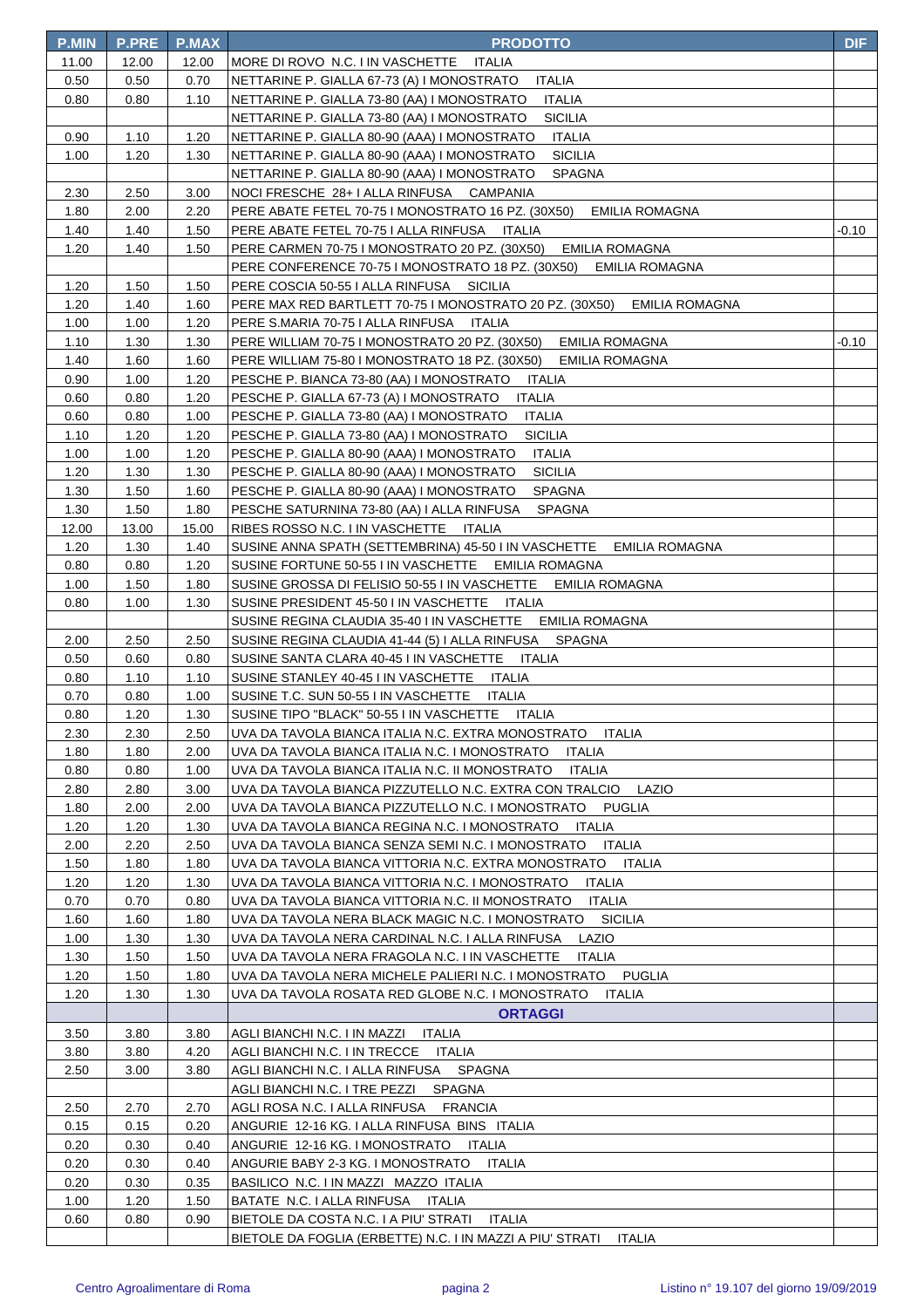| <b>P.MIN</b> | <b>P.PRE</b> | P.MAX        | <b>PRODOTTO</b>                                                                                                                           | <b>DIF</b> |
|--------------|--------------|--------------|-------------------------------------------------------------------------------------------------------------------------------------------|------------|
| 0.50         | 0.60         | 0.70         | CAROTE N.C. I ALLA RINFUSA ITALIA                                                                                                         |            |
| 0.70         | 0.80         | 1.00         | CAROTE N.C. I IN MAZZI ITALIA                                                                                                             |            |
| 0.50         | 0.70         | 0.80         | CAROTE N.C. I VASSOI FILMATI ITALIA                                                                                                       |            |
|              |              |              | CAVOLFIORE BIANCO 8 PZ. (40X60) I MONOSTRATO<br><b>ALTO ADIGE</b>                                                                         |            |
| 1.30         | 1.50         | 1.50         | CAVOLFIORE ROMANESCO 10 PZ. (40X60) I MONOSTRATO<br>ITALIA                                                                                |            |
| 0.80         | 0.80         | 1.00         | CAVOLI BROCCOLI N.C. I MONOSTRATO<br>ITALIA                                                                                               |            |
|              |              |              | CAVOLI CAPPUCCI BIANCHI 15-20 CM I ALLA RINFUSA<br><b>OLANDA</b>                                                                          |            |
| 0.60         | 0.80         | 1.00         | CAVOLI CAPPUCCI BIANCHI 6 PZ. (30X50) I MONOSTRATO<br><b>ITALIA</b>                                                                       |            |
| 0.50         | 0.60         | 0.60         | CAVOLI VERZA 8 PZ. (30X50) I MONOSTRATO<br>ITALIA                                                                                         |            |
| 0.70         | 0.80         | 1.00         | CETRIOLI 14-21 CM. I A PIU' STRATI ITALIA                                                                                                 |            |
|              |              |              | CICORIA BIANCA LUNGA DI MILANO N.C. I MONOSTRATO<br><b>ITALIA</b>                                                                         |            |
| 1.00         | 1.00         | 1.20         | CICORIA CATALOGNA N.C. I MONOSTRATO ITALIA                                                                                                |            |
| 1.00         | 1.40         | 2.00         | CIPOLLE BORETTANE N.C. I ALLA RINFUSA ITALIA                                                                                              | 0.40       |
| 1.50         | 1.80         | 2.00         | CIPOLLE ROSSE DI TROPEA N.C. I IN TRECCE DI TROPEA IGP CALABRIA                                                                           |            |
| 0.60         | 0.70         | 0.80         | CIPOLLE TONDE BIANCHE N.C. I ALLA RINFUSA SACCHI ITALIA                                                                                   |            |
|              |              |              | CIPOLLE TONDE DORATE 60-80 I ALLA RINFUSA SACCHI OLANDA                                                                                   |            |
| 0.50         | 0.60         | 0.70         | CIPOLLE TONDE DORATE N.C. I ALLA RINFUSA SACCHI ITALIA                                                                                    |            |
| 0.70         | 0.80         | 0.85         | CIPOLLE TONDE ROSSE N.C. I ALLA RINFUSA SACCHI ITALIA                                                                                     |            |
| 1.00         | 1.50         | 1.70         | CIPOLLOTTI BIANCHI N.C. I IN MAZZI ITALIA                                                                                                 |            |
| 2.50         | 2.80         | 3.00         | FAGIOLI BORLOTTI RAMPICANTI N.C. I ALLA RINFUSA<br>ITALIA                                                                                 |            |
| 3.00         | 3.00         | 3.50         | FAGIOLINI N.C. I ALLA RINFUSA ITALIA                                                                                                      |            |
| 3.50         | 4.00         | 4.50         | FAGIOLINI N.C. I ALLA RINFUSA RACCOLTI A MANO ITALIA                                                                                      | -0.50      |
| 0.90         | 1.00         | 1.20         | FINOCCHI 10 PZ. (30X50) I MONOSTRATO<br>ITALIA                                                                                            |            |
| 0.50<br>1.60 | 0.60<br>1.80 | 0.80<br>1.80 | FINOCCHI 10 PZ. (30X50) II MONOSTRATO<br>ITALIA<br>ITALIA                                                                                 |            |
|              |              |              | FUNGHI PRATAIOLI BIANCHI 40-50 I MONOSTRATO<br>FUNGHI SPONTANEI GALLETTI (CANTARELLUS CIBARIUS) N.C. I ALLA RINFUSA<br><b>BIELORUSSIA</b> | 0.20       |
| 10.00        | 10.00        | 11.00        | FUNGHI SPONTANEI GALLETTI (CANTARELLUS CIBARIUS) N.C. I ALLA RINFUSA<br><b>ROMANIA</b>                                                    |            |
|              |              |              | FUNGHI SPONTANEI GALLETTI (CANTARELLUS CIBARIUS) N.C. I ALLA RINFUSA<br>RUSSIA                                                            |            |
| 20.00        | 21.00        | 22.00        | FUNGHI SPONTANEI PORCINI COMUNI (BOLETUS EDULIS) MEDIO GROSSI I MONOSTRATO                                                                | $-1.00$    |
|              |              |              | <b>ROMANIA</b>                                                                                                                            |            |
|              |              |              | INDIVIE RICCIA 6 PZ. (30X50) EXTRA MONOSTRATO<br><b>ITALIA</b>                                                                            |            |
| 0.60         | 0.80         | 1.20         | INDIVIE RICCIA 6 PZ. (30X50) I MONOSTRATO<br>ITALIA                                                                                       |            |
|              |              |              | INDIVIE SCAROLA 8 PZ. (30X50) EXTRA MONOSTRATO<br><b>ITALIA</b>                                                                           |            |
| 0.50         | 0.80         | 1.20         | INDIVIE SCAROLA 8 PZ. (30X50) I MONOSTRATO<br><b>ITALIA</b>                                                                               |            |
| 0.60         | 1.00         | 1.10         | LATTUGHE CAPPUCCIO 6 PZ. (30X50) I MONOSTRATO<br><b>ITALIA</b>                                                                            |            |
| 0.80         | 1.20         | 1.30         | LATTUGHE GENTILE 8 PZ. (30X50) I MONOSTRATO<br><b>ITALIA</b>                                                                              |            |
| 1.10         | 1.30         | 1.40         | LATTUGHE ICEBERG 10 PZ. (40X60) I MONOSTRATO FILMATO OLANDA                                                                               |            |
| 0.50         | 0.80         | 1.00         | LATTUGHE ROMANA 12 PZ. (30X50) I DOPPIO STRATO ITALIA                                                                                     |            |
| 0.60         | 1.00         | 1.10         | LATTUGHE ROMANA 6 PZ. (30X50) I MONOSTRATO ITALIA                                                                                         |            |
|              |              |              | LATTUGHE ROMANA 8 PZ. (30X50) I DOPPIO STRATO<br><b>ITALIA</b>                                                                            |            |
| 0.50         | 0.60         | 0.80         | MELANZANE N.C. I DOPPIO STRATO ITALIA                                                                                                     |            |
| 0.70         | 0.80         | 1.00         | MELANZANE N.C. I MONOSTRATO ITALIA                                                                                                        |            |
| 0.70         | 0.80         | 1.90         | MELANZANE CHIARE N.C. I MONOSTRATO ITALIA                                                                                                 |            |
| 0.70         | 0.80         | 1.00         | MELANZANE STRIATE N.C. I A PIU' STRATI ITALIA                                                                                             |            |
| 0.60         | 0.70         | 1.00         | MELONI GIALLI INVERNALI 1250-1600 GR. I MONOSTRATO<br><b>ITALIA</b>                                                                       |            |
| 0.80<br>0.60 | 1.00<br>0.90 | 1.50         | MELONI LISCI 1000-1250 GR. I MONOSTRATO ITALIA<br>MELONI RETATI 1000-1250 GR. I MONOSTRATO<br><b>ITALIA</b>                               |            |
| 0.70         | 1.00         | 0.90<br>1.20 | MELONI RETATI 1250-1600 GR. I MONOSTRATO<br><b>ITALIA</b>                                                                                 |            |
|              |              |              | PATATE P. GIALLA 40-80 I ALLA RINFUSA SACCHI FRANCIA                                                                                      |            |
| 0.50         | 0.50         | 0.60         | PATATE P. GIALLA 40-80   ALLA RINFUSA SACCHI ITALIA                                                                                       |            |
|              |              |              | PATATE P. GIALLA 40-80 I ALLA RINFUSA VERTBAG ITALIA                                                                                      |            |
|              |              |              | PATATE P. GIALLA 40-80   ALLA RINFUSA SACCHI OLANDA                                                                                       |            |
| 0.50         | 0.55         | 0.60         | PATATE ROSSE 40-80   ALLA RINFUSA SACCHI ITALIA                                                                                           |            |
| 0.80         | 0.80         | 1.00         | PEPERONCINI LUNGHI ROSSI FRIGGITELLI N.C. I ALLA RINFUSA<br><b>ITALIA</b>                                                                 |            |
| 1.20         | 1.30         | 1.30         | PEPERONCINI LUNGHI ROSSI PICCANTI N.C. I ALLA RINFUSA ITALIA                                                                              |            |
| 1.30         | 1.60         | 1.60         | PEPERONCINI LUNGHI VERDI FRIGGITELLI N.C. I ALLA RINFUSA ITALIA                                                                           | 0.10       |
| 0.90         | 1.00         | 1.00         | PEPERONI LUNGHI GIALLI N.C. I MONOSTRATO<br>ITALIA                                                                                        |            |
| 0.90         | 1.00         | 1.00         | PEPERONI LUNGHI ROSSI N.C. I MONOSTRATO<br>ITALIA                                                                                         |            |
| 1.00         | 1.30         | 1.30         | PEPERONI QUADRATI GIALLI GG (90-110) I ALLA RINFUSA<br>OLANDA                                                                             |            |
|              |              |              | PEPERONI QUADRATI GIALLI GG (90-110) I ALLA RINFUSA<br><b>SPAGNA</b>                                                                      |            |
| 1.00         | 1.10         | 1.20         | PEPERONI QUADRATI ROSSI 90-110 I A PIU' STRATI ITALIA                                                                                     |            |
|              |              |              | PEPERONI QUADRATI ROSSI GG (90-110) I ALLA RINFUSA<br><b>OLANDA</b>                                                                       |            |
|              |              |              | PEPERONI QUADRATI ROSSI GG (90-110) I ALLA RINFUSA<br><b>POLONIA</b>                                                                      |            |
|              |              |              | PEPERONI QUADRATI ROSSI GG (90-110) I ALLA RINFUSA<br>SPAGNA                                                                              |            |
| 1.40         | 2.00         | 2.20         | POMODORI CILIEGINI PICCOLI I A PIU' STRATI ITALIA                                                                                         |            |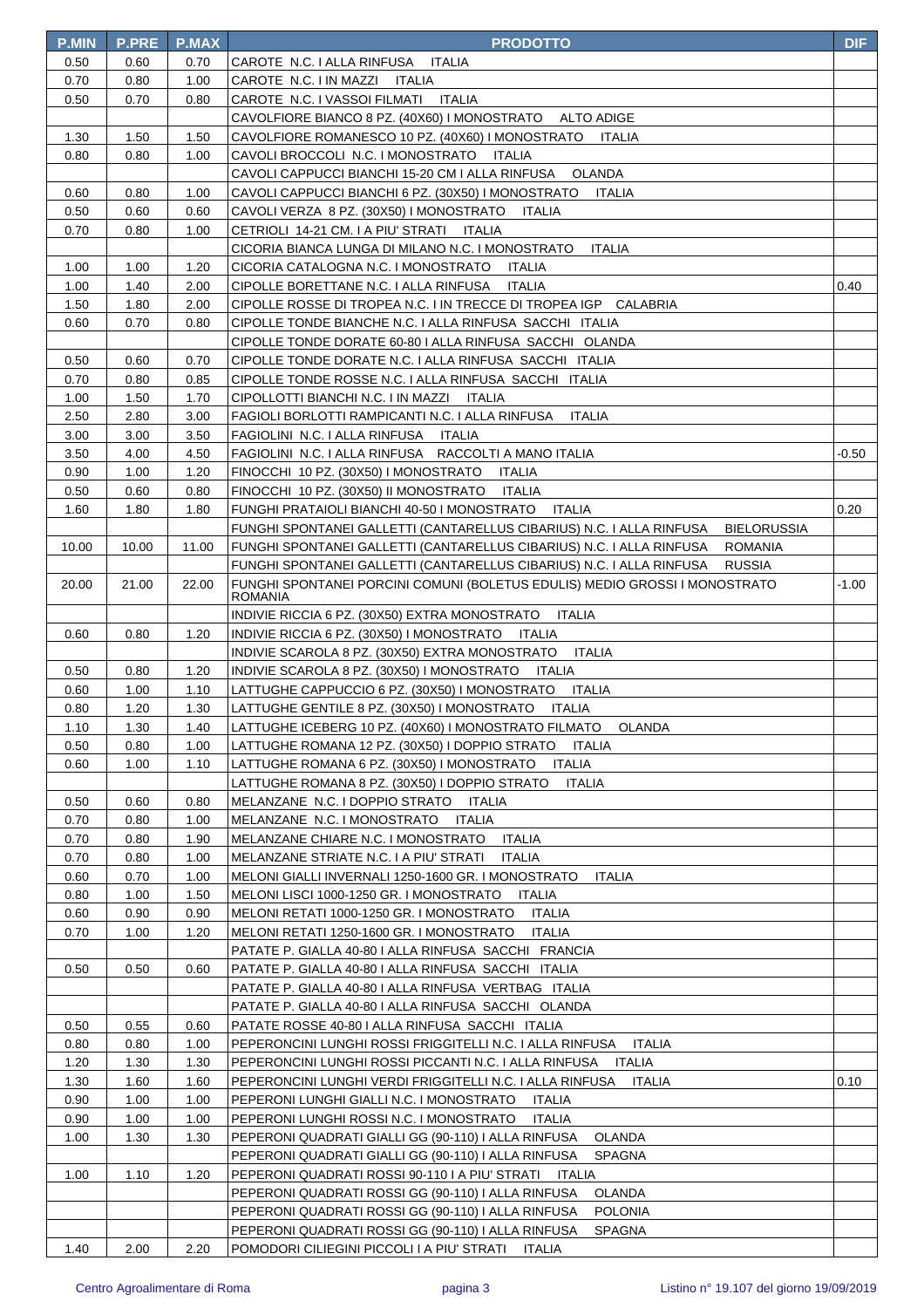| <b>P.MIN</b> | P.PRE        | <b>P.MAX</b> | <b>PRODOTTO</b>                                                                                                            | <b>DIF</b> |
|--------------|--------------|--------------|----------------------------------------------------------------------------------------------------------------------------|------------|
| 1.50         | 1.70         | 2.20         | POMODORI CUORE DI BUE VERDI 82-102 I MONOSTRATO<br><b>ITALIA</b>                                                           |            |
| 2.50         | 2.80         | 3.00         | POMODORI DATTERINI N.C. I DOPPIO STRATO ITALIA                                                                             |            |
| 0.50         | 0.70         | 0.70         | POMODORI LUNGHI ROSSI DA SUGO N.C. I ALLA RINFUSA<br>ITALIA                                                                |            |
| 1.00         | 1.30         | 1.50         | POMODORI LUNGHI VERDI N.C. I ALLA RINFUSA ITALIA                                                                           |            |
| 0.80         | 1.00         | 1.20         | POMODORI TIPO PICCADILLY N.C. I A PIU' STRATI ITALIA                                                                       |            |
| 1.10         | 1.20         | 1.20         | POMODORI TONDI LISCI ROSSI A GRAPPOLO 67-82 I DOPPIO STRATO<br>ITALIA                                                      |            |
| 1.00         | 1.20         | 1.20         | <b>OLANDA</b><br>POMODORI TONDI LISCI ROSSI A GRAPPOLO 67-82 I DOPPIO STRATO                                               |            |
| 1.00         | 1.20         | 1.30         | POMODORI TONDI LISCI ROSSI A GRAPPOLO 67-82 I DOPPIO STRATO<br>SPAGNA                                                      |            |
| 1.30         | 1.50         | 1.60         | POMODORI TONDI LISCI VERDI 67-82 I DOPPIO STRATO ALBANIA                                                                   |            |
| 1.20         | 1.30         | 1.50         | POMODORI TONDI LISCI VERDI 82-102 I MONOSTRATO<br><b>ITALIA</b>                                                            |            |
| 1.10         | 1.20         | 1.30         | PORRI 40-60   ALLA RINFUSA   ITALIA                                                                                        |            |
| 1.45         | 1.70         | 1.70         | PORRI 40-60 I IN SACCHI OLANDA                                                                                             |            |
| 1.20         | 1.30         | 1.50         | PREZZEMOLI N.C. I IN MAZZI ITALIA                                                                                          |            |
| 1.80         | 2.00         | 2.50         | RADICCHIO ROSSO LUNGO PRECOCE 12 PZ. (30X50) I MONOSTRATO<br>ITALIA                                                        | 0.20       |
| 1.60         | 1.80         | 2.00         | RADICCHIO ROSSO TONDO 12 PZ. (30X50) I MONOSTRATO ITALIA                                                                   | 0.20       |
|              |              |              | RADICCHIO VARIEGATO N.C. I MONOSTRATO VENETO                                                                               |            |
| 0.30         | 0.50         | 0.50         | RAVANELLI TONDI ROSSI N.C. I 10 MAZZI MAZZO ITALIA                                                                         |            |
| 2.30         | 2.30         | 2.50         | ROSMARINO N.C. I ALLA RINFUSA ITALIA                                                                                       |            |
| 0.25         | 0.30         | 0.35         | RUCOLA SELVATICA N.C. I 20 MAZZI MAZZO ITALIA                                                                              |            |
| 2.30         | 2.50         | 2.50         | RUCOLA SELVATICA N.C. I ALLA RINFUSA<br>ITALIA                                                                             |            |
| 2.30         | 2.50         | 3.00         | SALVIA N.C. I ALLA RINFUSA ITALIA                                                                                          |            |
| 2.00         | 2.30         | 2.40         | SCALOGNO COMUNE N.C. I ALLA RINFUSA RETE FRANCIA                                                                           |            |
| 0.50         | 0.70         | 0.80         | SEDANI DA COSTA VERDI MEDI I DOPPIO STRATO ITALIA                                                                          |            |
|              |              |              | SEDANI DA COSTA VERDI MEDI I MONOSTRATO ITALIA                                                                             |            |
| 1.70         | 2.00         | 2.50         | SPINACI RICCI N.C. I ALLA RINFUSA ITALIA                                                                                   |            |
| 2.00         | 2.00         | 2.20         | TOPINAMBUR N.C. I ALLA RINFUSA ITALIA                                                                                      |            |
|              |              |              | VALERIANELLA N.C. I MONOSTRATO ITALIA                                                                                      |            |
| 0.60         | 0.70         | 1.40         | ZUCCHE TONDE DELICA MEDIE I MONOSTRATO<br>ITALIA                                                                           |            |
| 1.80         | 2.20         | 2.50         | ZUCCHINE COSTOLUTE 14-21 CM. I A PIU' STRATI CON FIORE ITALIA                                                              |            |
| 0.80         | 1.00         | 1.20         | ZUCCHINE SCURE LUNGHE 14-21 CM. I A PIU' STRATI ITALIA                                                                     |            |
| 0.80         | 0.80         | 1.00         | ZUCCHINE SCURE LUNGHE 7-14 CM. I MONOSTRATO<br>ITALIA                                                                      |            |
|              |              |              | <b>PRODOTTI ESOTICI</b>                                                                                                    |            |
| 0.80         | 0.80         | 1.10         | ANANAS GOLD 7 PZ. (40X60) I MONOSTRATO COSTA RICA                                                                          |            |
| 1.10<br>2.80 | 1.15<br>3.00 | 1.15<br>3.50 | ANANAS GOLD 7 PZ. (40X60) I MONOSTRATO DEL MONTE COSTA RICA                                                                |            |
| 4.00         | 4.50         | 5.50         | ANANAS GOLD 7 PZ. (40X60) I MONOSTRATO     VIA AEREA REPUBBLICA DOMINICANA<br>AVOCADO 306-365 (12) I MONOSTRATO SUD AFRICA |            |
| 4.70         | 4.80         | 5.00         | AVOCADO HASS 306-365 (12) I MONOSTRATO PERU'                                                                               |            |
| 0.75         | 0.75         | 1.00         | BANANE CAVENDISH N.C. I A PIU' STRATI AMERICA CENTRALE                                                                     |            |
| 1.10         | 1.15         | 1.15         | BANANE CAVENDISH N.C. I A PIU' STRATI CHIQUITA AMERICA CENTRALE                                                            |            |
| 1.50         | 2.00         | 2.50         | LIME 53-56 I A PIU' STRATI<br><b>BRASILE</b>                                                                               |            |
| 2.00         | 2.20         | 2.50         | LIME 53-56 I A PIU' STRATI<br><b>MESSICO</b>                                                                               |            |
| 1.50         | 1.50         | 2.50         | MANGHI 8 PZ. (30X40) I MONOSTRATO<br><b>BRASILE</b>                                                                        |            |
| 5.00         | 5.20         | 5.20         | MANGHI 8 PZ. (30X40) I MONOSTRATO VIA AEREA MESSICO                                                                        |            |
| 2.50         | 2.50         | 3.00         | PAPAIA 6 PZ. I MONOSTRATO<br><b>BRASILE</b>                                                                                |            |
| 2.50         | 3.30         | 3.70         | PAPAIA FORMOSA 3 PZ. I MONOSTRATO<br><b>BRASILE</b>                                                                        |            |
| 1.80         | 1.80         | 2.00         | ZENZERO N.C. I ALLA RINFUSA<br><b>CINA</b>                                                                                 |            |
|              |              |              | <b>PRODOTTI SECCHI</b>                                                                                                     |            |
| 6.00         | 6.00         | 6.50         | ALBICOCCHE SECCHE MEDIE I ALLA RINFUSA TURCHIA                                                                             | 0.80       |
|              |              |              | ANACARDI 180-210 I ALLA RINFUSA<br><b>BRASILE</b>                                                                          |            |
| 12.00        | 13.00        | 13.00        | <b>VIETNAM</b><br>ANACARDI 180-210 I ALLA RINFUSA                                                                          |            |
| 3.00         | 3.00         | 3.50         | ARACHIDI 7-9 FANCY ALLA RINFUSA<br><b>EGITTO</b>                                                                           |            |
| 5.50         | 6.00         | 6.00         | ARACHIDI 7-9 EXTRA FANCY ALLA RINFUSA ISRAELE                                                                              |            |
|              |              |              | ARACHIDI 9-11 FANCY ALLA RINFUSA<br><b>EGITTO</b>                                                                          |            |
| 8.00         | 8.00         | 8.00         | FICHI SECCHI N.C. I ALLA RINFUSA GRECIA                                                                                    |            |
| 1.30         | 1.30         | 1.30         | LENTICCHIE SECCHE COMUNI MEDIE I ALLA RINFUSA<br>CANADA                                                                    |            |
| 11.00        | 13.00        | 15.00        | MANDORLE 20-22 U.S. I ALLA RINFUSA SGUSCIATE CALIFORNIA                                                                    |            |
| 10.00        | 10.00        | 10.00        | MANDORLE 22-24 EXTRA I ALLA RINFUSA SGUSCIATE CALIFORNIA                                                                   |            |
|              |              |              | MANDORLE N.C. I ALLA RINFUSA PELATE CALIFORNIA                                                                             |            |
| 4.50         | 4.50         | 4.50         | NOCI 34-36   ALLA RINFUSA ARGENTINA                                                                                        |            |
|              |              |              | NOCI 34-36 I ALLA RINFUSA<br>CILE                                                                                          |            |
|              |              |              | PINOLI CINESI N.C. I ALLA RINFUSA<br><b>CINA</b>                                                                           |            |
| 70.00        | 70.00        | 70.00        | PINOLI COMUNI N.C. I ALLA RINFUSA<br>ITALIA                                                                                |            |
|              |              |              | PINOLI COMUNI N.C. I ALLA RINFUSA<br><b>MEDITERRANEO</b>                                                                   |            |
| 12.00        | 15.00        | 15.00        | PISTACCHI 18-20 I ALLA RINFUSA CALIFORNIA                                                                                  |            |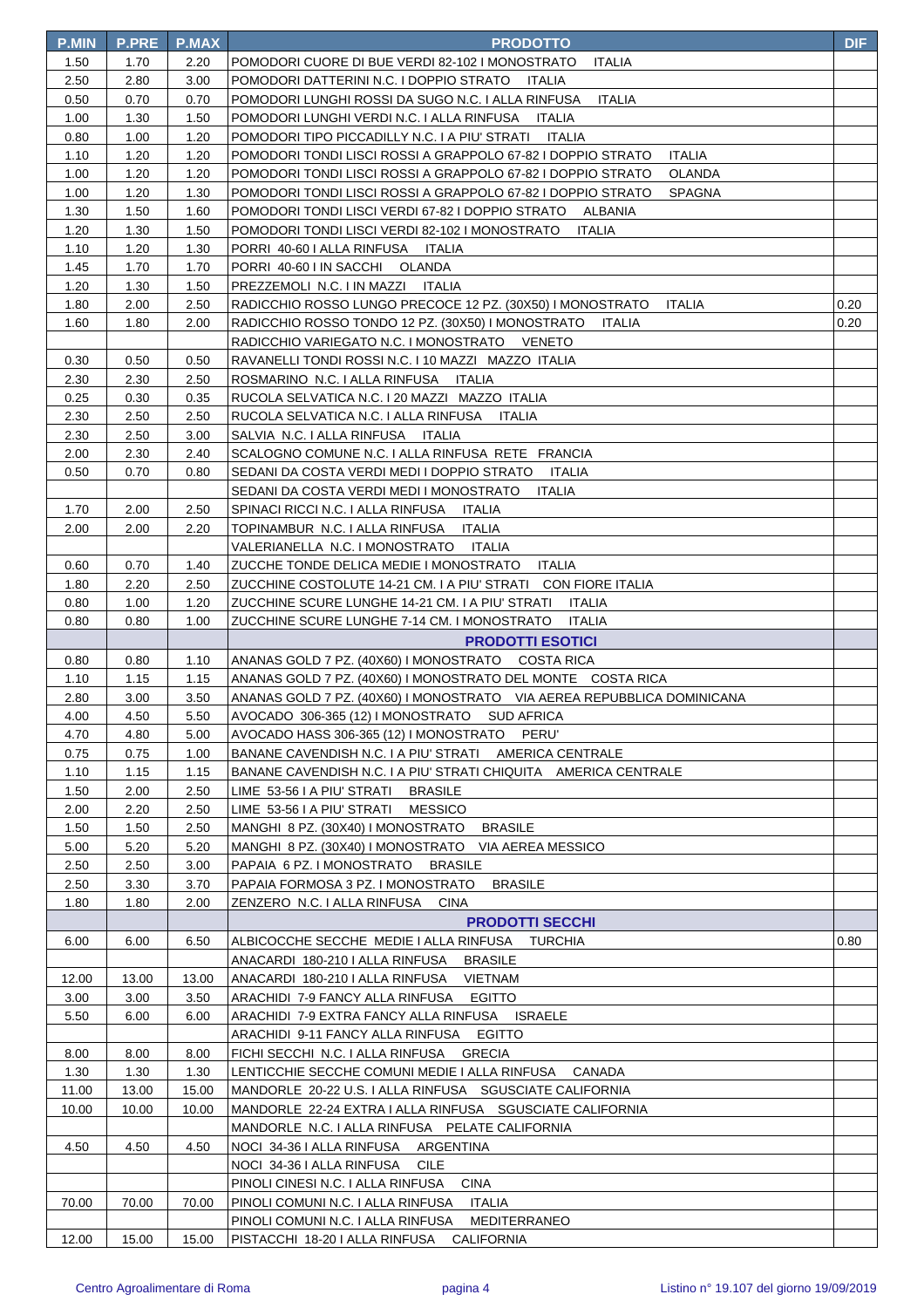| <b>P.MIN</b> | P.PRE P.MAX |      | <b>PRODOTTO</b>                                               | <b>DIF</b> |
|--------------|-------------|------|---------------------------------------------------------------|------------|
| 4.70         | 5.50        | 5.50 | IPRUGNE SECCHE 20-30/LB I ALLA RINFUSA<br>FRANCIA             |            |
|              |             |      | IPRUGNE SECCHE 30-40/LB I ALLA RINFUSA<br>CALIFORNIA          |            |
| 5.50         | 6.00        | 6.50 | IPRUGNE SECCHE_30-40/LB I ALLA RINFUSA _ DENOCCIOLATE FRANCIA |            |
| 4.00         | 4.00        | 4.00 | IUVA SECCA SULTANINA MEDIA I ALLA RINFUSA<br><b>TURCHIA</b>   |            |